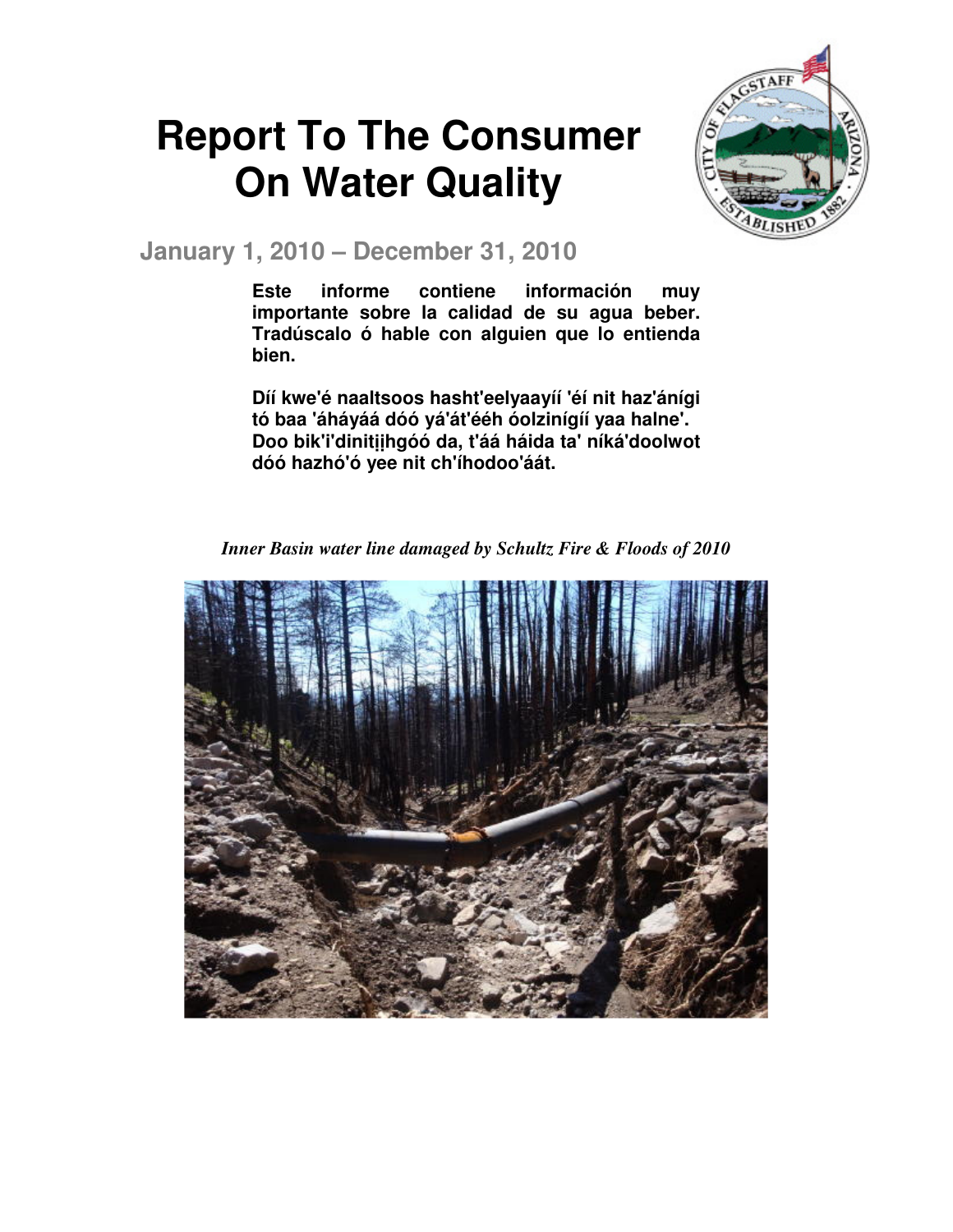

# **Consumer Confidence Report – 2010**

# **WATER PRODUCTION**

| <b>Water Production</b>           | <b>Water Production</b> | <b>Water Production</b>                | $%$ Of           |
|-----------------------------------|-------------------------|----------------------------------------|------------------|
| <b>Source</b>                     | (MG) 2010               | (MG) 2009                              | <b>Last Year</b> |
| <b>Lake Mary</b>                  | 1300                    | 1220                                   | 106.6            |
| <b>Surface Water</b>              | <b>Million Gallons</b>  | <b>Million Gallons</b>                 |                  |
| <b>Lake Mary</b>                  | 369                     | 460                                    | 80.2             |
| <b>Wellfield</b>                  | <b>Million Gallons</b>  | <b>Million Gallons</b>                 |                  |
| <b>Woody Mountain</b>             | 476                     | 542                                    | 87.8             |
| <b>Wellfield</b>                  | <b>Million Gallons</b>  | <b>Million Gallons</b>                 |                  |
| <b>Inner Basin</b>                | 65                      | 85                                     | 75.8             |
| <b>North RFP</b>                  | <b>Million Gallons</b>  | <b>Million Gallons</b>                 |                  |
| Local                             | 512                     | 429                                    | 119.3            |
| <b>Wells</b>                      | <b>Million Gallons</b>  | <b>Million Gallons</b>                 |                  |
| <b>TOTAL</b><br><b>PRODUCTION</b> | 2722 MG                 | 2737 MG                                | 99.5             |
| <b>POPULATION</b><br><b>BASE</b>  | 64,908                  | <b>PER CAPITA</b><br>(Gallons Per Day) | 115.2            |

The mission of the Utilities Department is to professionally and cost effectively provide water and wastewater services that meet the present and future environmental, health and safety needs of the community and our co-workers.

We are committed to a goal of 100% customer satisfaction. We achieve this by a dedication to exceed customer expectations and continuously improving our product. We appreciate the dedication our staff takes in their work and motivate our co-workers by providing an environment that encourages improvement and teamwork.

Water Quality is always of paramount importance and I am pleased to present you the **2010 City of Flagstaff Report to the Consumer on Water Quality**.

This annual report outlines where your drinking water comes from, how it is treated and the results of tests performed on the quality of Flagstaff's drinking water.

Additionally, as mandated by the U.S. Environmental Protection Agency, this report informs you of contaminant levels in your drinking water, as well as violations incurred last year, among other important health information. **Thank you.** 

**Randy Pellatz Director, Utilities Department**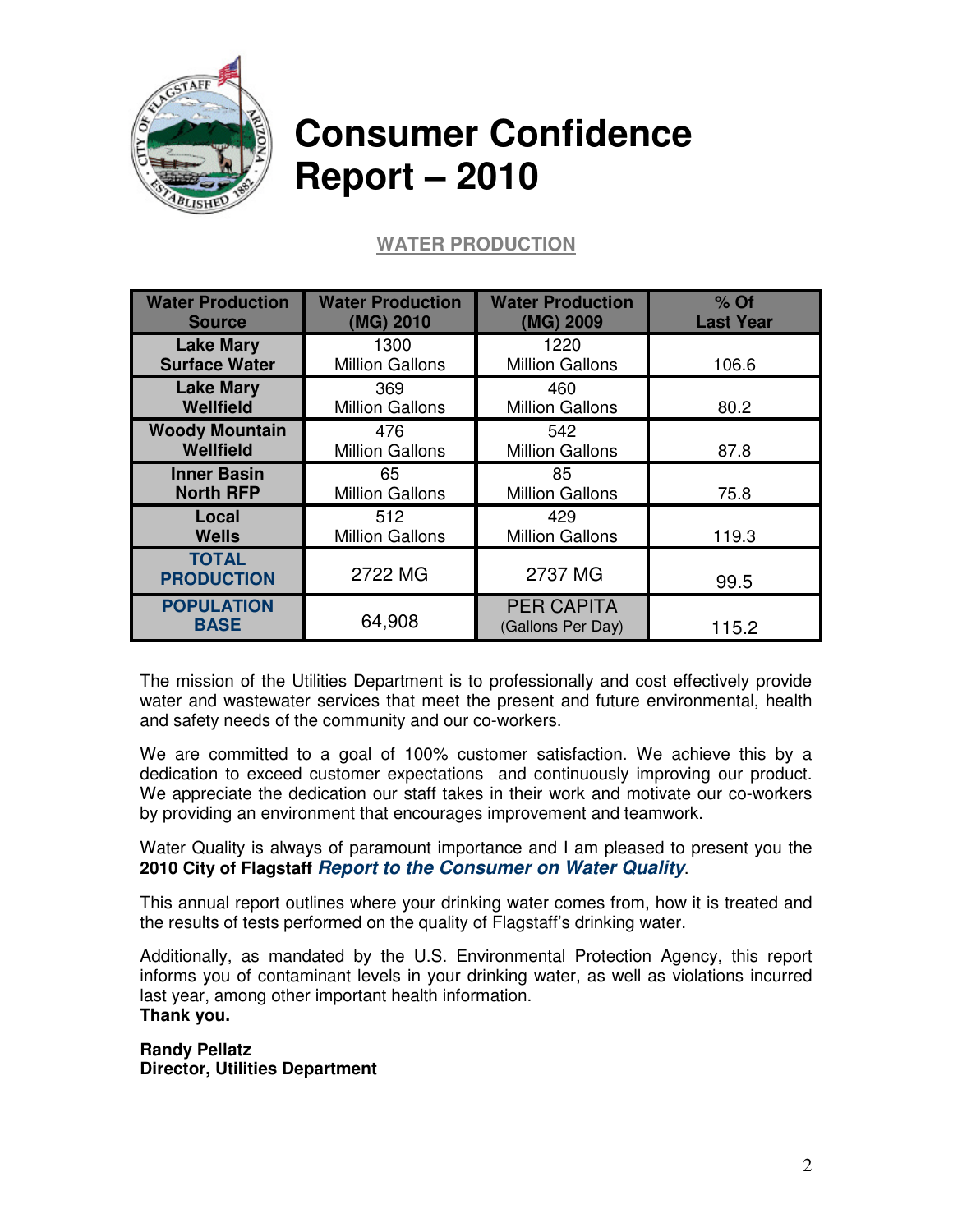#### **IS MY WATER SAFE?**

During 2010, 1176 water samples were taken and analyzed to meet our goal of providing quality water to our customers and to ensure compliance with all the standards required by the Safe Drinking Water Act. Last year, as in years past, your tap water met all U.S. Environmental Protection Agency (EPA) and state drinking water health standards. Local Water vigilantly safeguards its water supplies and once again we are proud to report that our system has not violated a maximum contaminant level or any other water quality standard.

#### **DO I NEED TO TAKE SPECIAL PRECAUTIONS?**

Some people may be more vulnerable to contaminants in drinking water than the general population. Immuno-compromised persons such as persons with cancer undergoing chemotherapy, persons who have undergone organ transplants, people with HIV/AIDS or other immune system disorders, some elderly, and infants can be particularly at risk from infections. These people should seek advice about drinking water from their health care providers.

EPA/Centers for Disease Control (CDC) guidelines on appropriate means to lessen the risk of infection by Cryptosporidium and other microbial contaminants are available from the Safe Water Drinking Hotline (800-426-4791).

#### **WHERE DOES MY WATER COME FROM?**

In 2010 the Utilities Department distributed approximately 2722 million gallons of water an average 0f 7.48 million gallons per day. Total water production was down 0.5 % over last year.

The City of Flagstaff is supplied by surface water from Upper Lake Mary and the Inner Basin of the San Francisco Peaks. We also pump groundwater from the Woody Mountain Wellfield, Lake Mary Wellfield, and other Local Wells, which tap the Coconino and Supai Aquifers. These sources blend in the water distribution system and the amount of water coming from each source varies throughout the year.



#### **SOURCE WATER ASSESSMENT AND its AVAILABILITY**

The sources of drinking water (both tap water and bottled water) include rivers, lakes, streams, ponds, reservoirs, springs, and wells. As water travels over the surface of the land or through the ground, it dissolves naturally occurring minerals and radioactive material, and can pick up substances resulting from the presence of animals or from human activity.

Based on a mandate set forth in the 1996 amendments to the Safe Drinking Water Act, ADEQ evaluated each water source used by public water systems in Arizona. These evaluations assessed the hydrogeology of drinking water sources to determine the quality of groundwater being drawn into wells, evaluated the watersheds supplying surface water, and surveyed land use activities occurring near drinking water sources.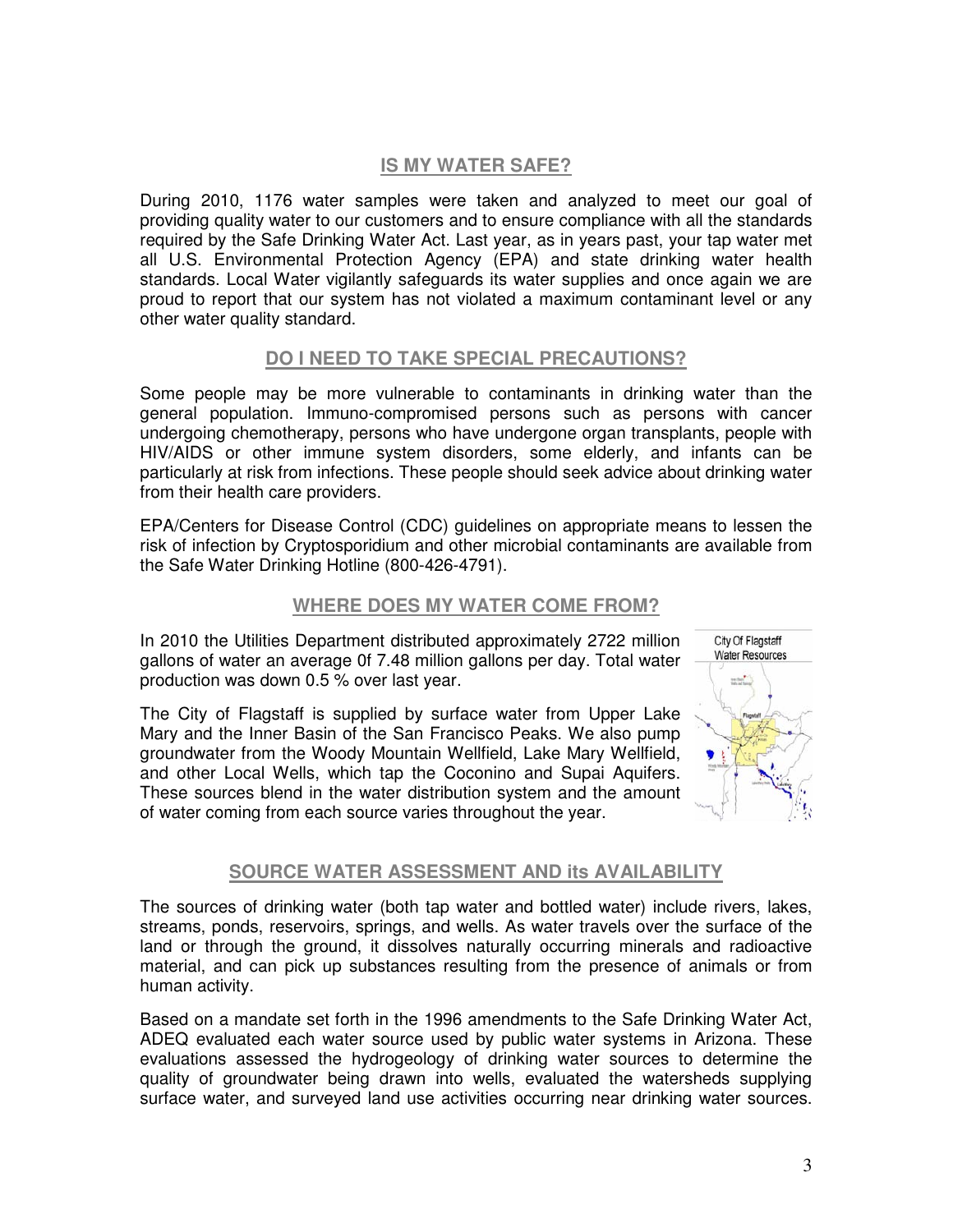This information is now used to determine the degree to which a public drinking water source is protected from, or at risk of, contamination. It is also used to assist local communities in implementing source water protection measures.

Adjacent land uses within a specified proximity to a drinking water source, or the designated source water assessment area, can now be evaluated by ADEQ to determine if they are in fact posing a contamination risk. ADEQ has compliance information (occurrence data) on all public water systems in Arizona as well as many of the land uses found within drinking water source water assessment areas.

Because of this customized approach in studying each individual system, the source water assessment reports allow for better protection of drinking water and allow ADEQ to tailor monitoring requirements specific to each system where appropriate.

For example, if a water system has no history of contamination by a particular chemical, as well as no potential for future contamination (based on land use practices and the risk they might pose to water sources), then monitoring relief or reduced monitoring for that chemical may be granted for that system. Another water system with a history of problems or the potential for contamination with the same chemical would still be required to monitor for that substance.

ADEQ is confident that these assessments and the related source water protection activities are instrumental in preserving drinking water safety.

#### **Arizona's Source Water Assessment Plan**

**http://www.azdeq.gov/environ/water/dw/download/swapplan.pdf** 

#### **To review Source Water Assessment Reports for public water systems visit http://www.azdeq.gov/environ/water/dw/swap.html**

#### **WHY ARE THERE CONTAMINANTS IN MY DRINKING WATER?**

Drinking water, including bottled water, may reasonably be expected to contain at least small amounts of some contaminants. The presence of contaminants does not necessarily indicate that water poses a health risk. More information about contaminants and potential health effects can be obtained by calling the Environmental Protection Agency's (EPA) Safe Drinking Water Hotline (800-426-4791).

#### **Contaminants That May Be Present In Source Water**

In order to ensure that tap water is safe to drink, EPA prescribes regulations that limit the amount of certain contaminants in water provided by public water systems. Food and Drug Administration (FDA) regulations establish limits for contaminants in bottled water which must provide the same protection for public health.

**Microbial Contaminants:** Viruses, bacteria, and protozoa, which may come from sewage treatment plants, septic systems, agricultural livestock operations, and wildlife. Microbial contaminants can cause short-term effects such as diarrhea, cramps, nausea, headaches, or other symptoms. They may pose a special health risk for infants, young children, and people with compromised immune systems.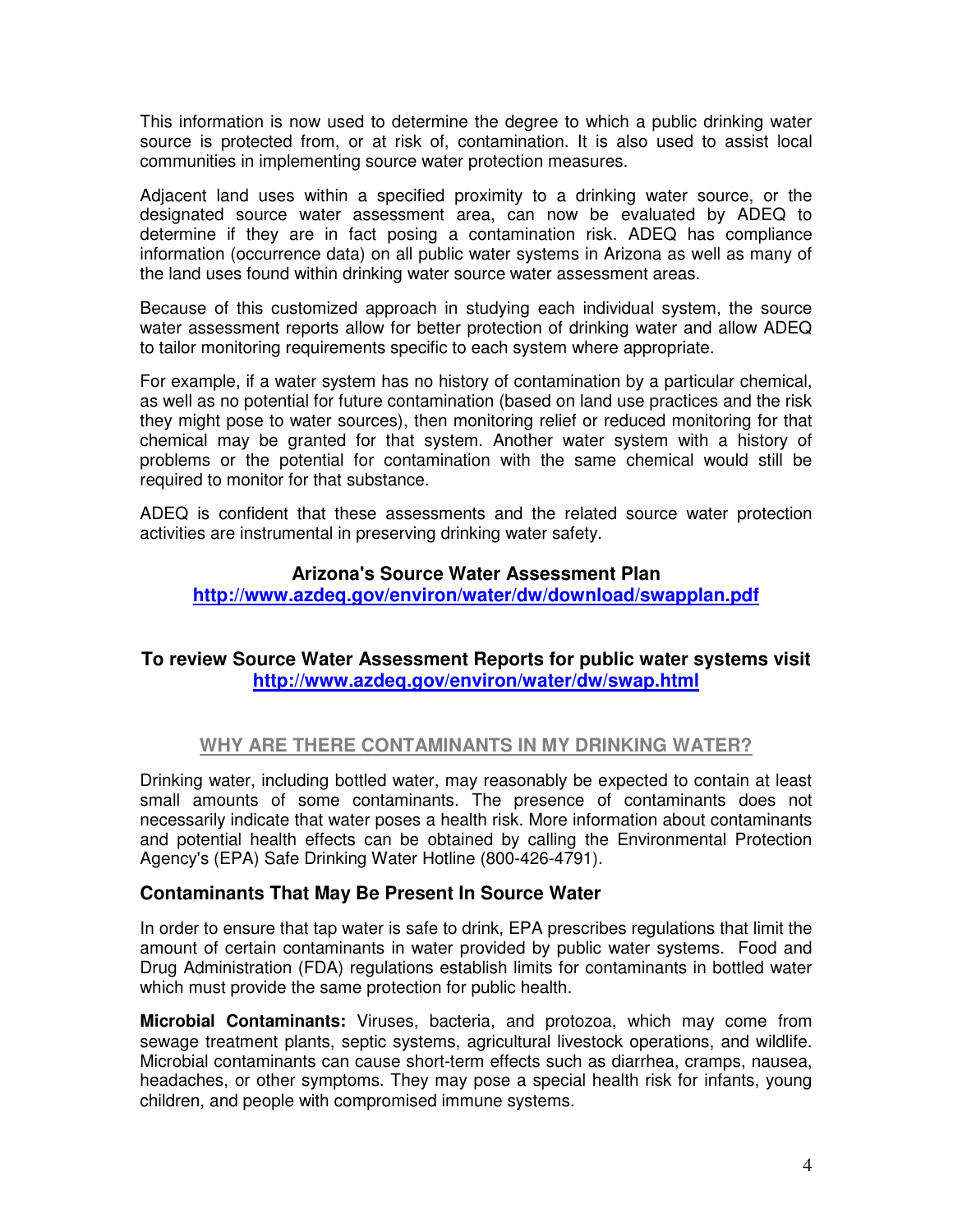**Inorganic Contaminants:** Salts and metals, which can be naturally occurring or result from urban storm runoff, industrial or domestic wastewater discharges, oil and gas production, mining, or farming. Certain inorganic contaminants consumed at levels in excess of the maximum contaminate level (MCL) may result in skin damage, circulatory problems, liver problems, kidney damage, and increased risk of cancer

**Pesticides and Herbicides:** This may come from a variety of sources such as agriculture, storm-water runoff, and residential uses. Pesticides and herbicides consumed at levels greater than the required MCL may result in increased risk of blood problems, reproductive difficulties, kidney and liver damage, and increased risk of cancer.

**Synthetic and Volatile Organic Chemical Contaminants:** Which are by-products of industrial processes and petroleum production, and can also come from gas stations, urban storm-water runoff and septic systems. Synthetic and volatile organic contaminants consumed at levels greater than the required MCL may result in increased risk of blood problems, reproductive difficulties, kidney and liver damage, and increased risk of cancer.

**Radioactive Contaminants:** Which can be naturally occurring or be the result of oil and gas production and mining activities. Radioactive contaminants may result in an increased risk of getting cancer.

#### **DRINKING WATER REGULATIONS**

**Haloacetic Acids:** Haloacetic acids (HAA5) are disinfection by-products that are formed when chlorine is used as the disinfectant. These compounds can increase the risk of cancer, and became regulated as of January 1, 2002 with a MCL of 60 ppb.

**Total Trihalomethanes:** Total Trihalomethanes (TTHMs) are disinfection by-products that are formed when chlorine is used as the disinfectant. These compounds can increase the risk of cancer, and became regulated as of January 1, 2002 with a MCL of 80 ppb.

**Chlorite:** Chlorite is a byproduct of chlorine dioxide disinfection. The MCL for chlorite in the distribution system is 1.0 ppm. Potential health effects that may be attributed to exceeding the MCL for chlorite include anemia and nervous system effects in infants, young children and the fetuses of pregnant women.

**Maximum Residual Disinfection Level (MRDL):** Regulations for the Maximum Residual Disinfection Level (MRDL) set a maximum limit for the running annual average MRDL at 4.0 ppm for chlorine. Chlorine dioxide is a disinfection used in the treatment of surface water. The MRDL for chlorine dioxide leaving the treatment plant is 800 ppb. Potential health effects that may be attributed to exceeding the MRDL for chlorine dioxide include anemia and nervous system effects in infants, young children and the fetuses of pregnant women.

**TOC Removal Requirements:** Control of disinfection by-product precursors has brought new regulations governing TOC removal requirements. TOC removal is accomplished through enhanced coagulation or enhanced softening. Regulations require a 50% TOC removal when the raw water TOC concentration is >8mg/L and alkalinity is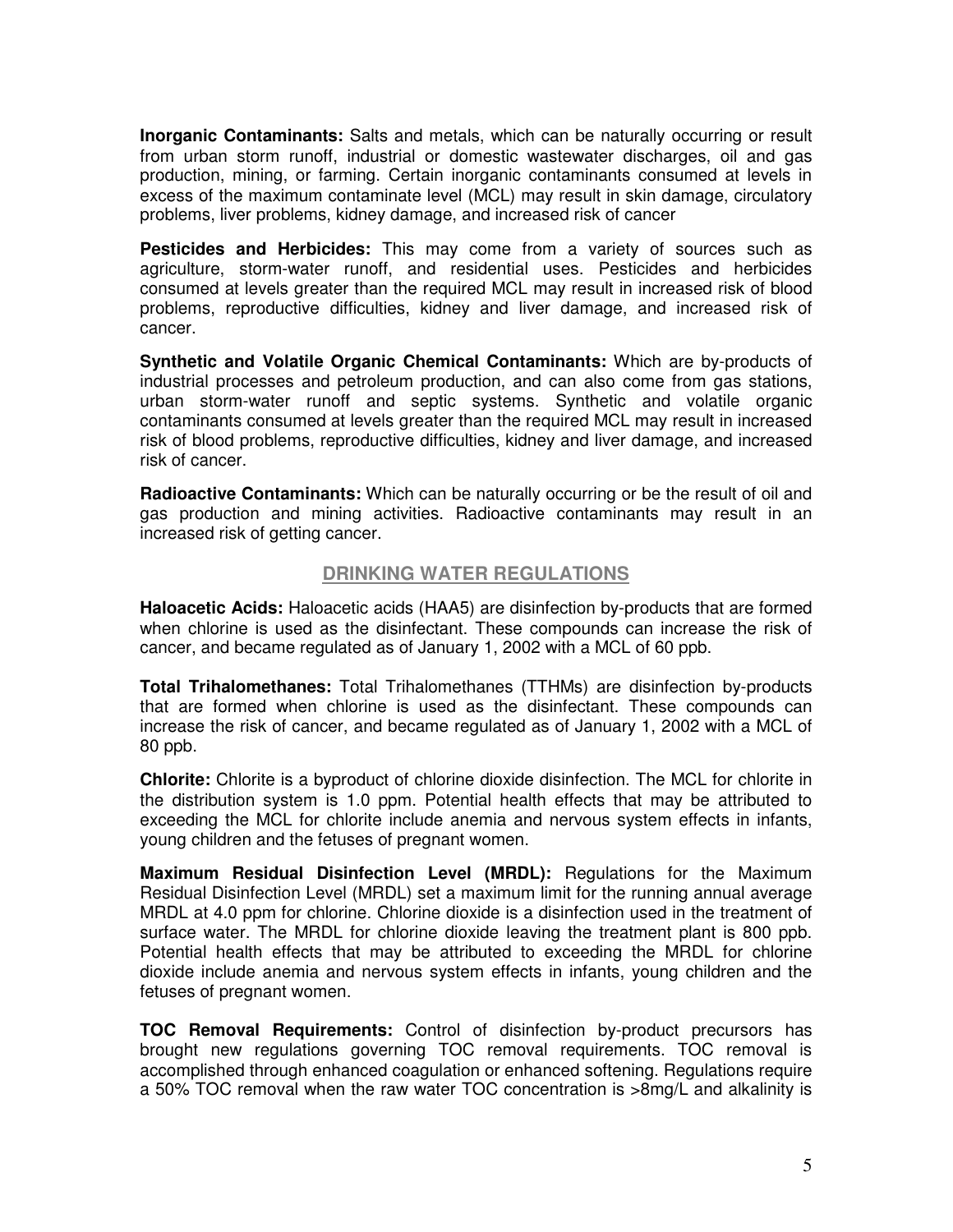<60mg/L. Violations occur when the ratio of the amount of actual TOC removal divided by the required amount of TOC removal is <1 when taken as a running annual average.

**Long Term 2 Enhanced Surface Water Treatmen**t **Rule:** Implemented in 2006 is designed to reduce the disease incidence associated with Cryptosporidium and other pathogenic organisms by building on existing rules.

#### **ADDITIONAL INFORMATION FOR ARSENIC**

While your drinking water meets EPA's standard for arsenic, it does contain low levels of arsenic. EPA's standard balances the current understanding of arsenic's possible health effects against the costs of removing arsenic from drinking water. EPA continues to research the health effects of low levels of arsenic which is a mineral known to cause cancer in humans at high concentrations and is linked to other health effects such as skin damage and circulatory problems.

#### **MONITORING AND REPORTING OF COMPLIANCE DATA VIOLATIONS**

ADEQ and the Flagstaff Municipal Water System work together to ensure that your drinking water meets all the monitoring requirements mandated by the Safe Drinking Water Act (SDWA). There were no monitoring or compliance violations reported in 2010.

#### **HOW CAN I GET INVOLVED?**

It is the obligation of the Utilities Department to provide a safe and adequate supply of drinking water. To help please our customers and meet our obligation, the Utilities Department strongly encourages public input and community participation on decisions affecting your water resources.

Regular Flagstaff Water Commission meetings are held the third Thursday of each month. Meeting locations are posted on the official City bulletin board at City Hall.

Meetings begin at 4:00 PM and you are always welcome.

#### **Copies of this report are available at the Utilities Administration Office, City Hall, 211 West Aspen Avenue, Flagstaff, Arizona 86001 Or on our web site at:**

#### **www.flagstaff.az.gov**

**This report provides you with valuable information about Your drinking water that is easy to understand.** 

**We hope the results found in this report confirm that you can count On the City of Flagstaff for quality at the tap.** 

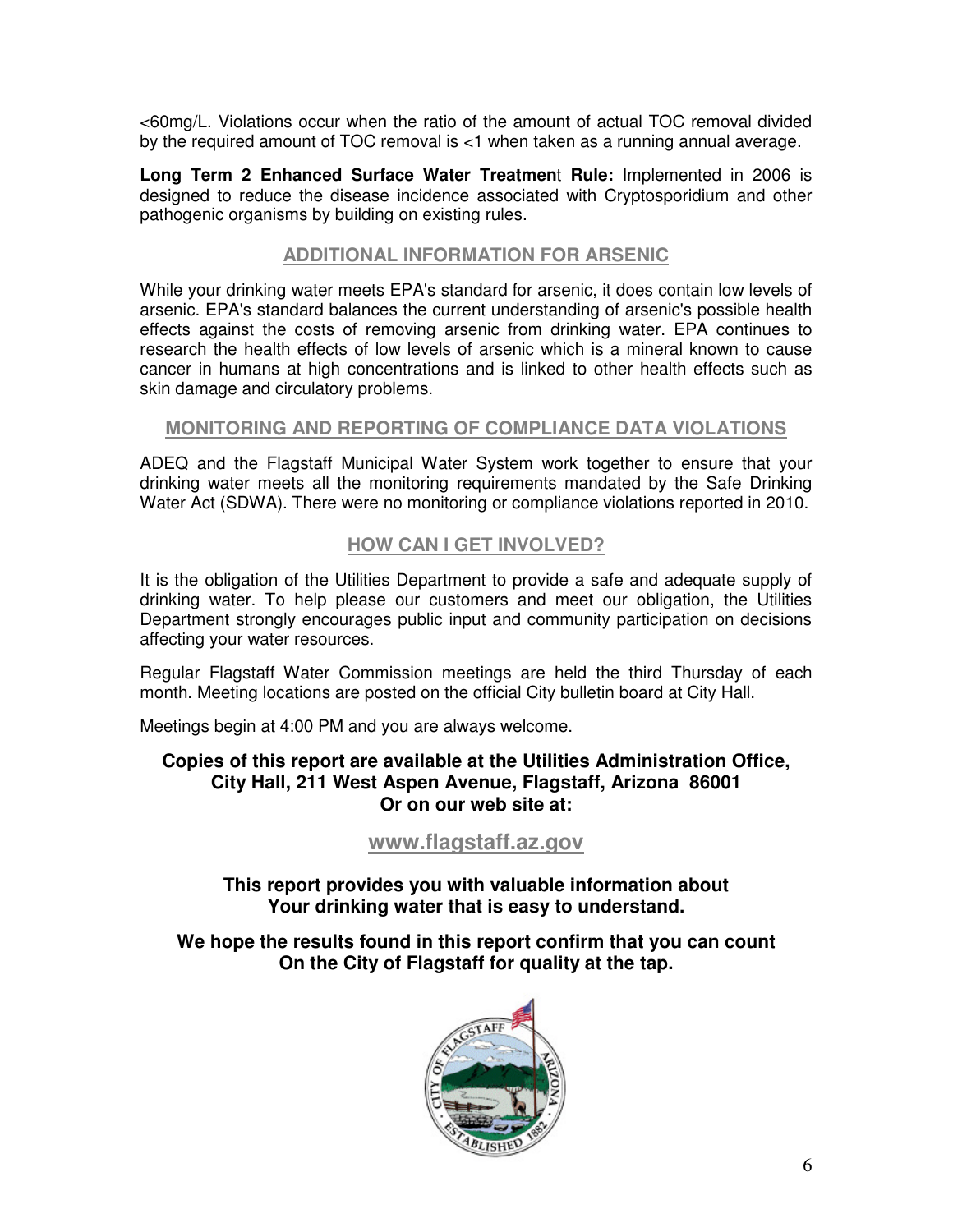

# **CITY OF FLAGSTAFF 2010 WATER QUALITY TABLE**

## **WHAT DOES THE WATER QUALITY TABLE MEAN?**

The Water Quality Table lists all of the drinking water contaminants that we detected during the calendar year of this report. The presence of contaminants in the water does not necessarily indicate that the water poses a health risk.

Unless otherwise noted, the data presented in this table is from testing done in the calendar year of the report. The EPA or the State requires us to monitor for certain contaminants less than once per year because the concentrations of these contaminants do not change frequently.

#### **Thank you for reading this important information on your water's quality We'll be happy to answer your questions about the City of Flagstaff's Water Supply**

### **WATER QUALITY INFORMATION:**

 **Paul Raczkowski, Water Production Manager Lake Mary Water Treatment Plant at (928) 774 – 0262 or praczkow@flagstaffaz.gov**

## **CONSUMER CONFIDENCE REPORT INFORMATION:**

**Kurt Novy, Drinking Water Compliance Laboratory Director Lake Mary Water Treatment Plant at (928) 774 – 0262 or knovy@flagstaffaz.gov**

## **FIND INFORMATION ABOUT YOUR WATER SYSTEM ON THE CITY OF FLAGSTAFF WEBSITE AT: www.flagstaff.az.gov**

#### **Water quality data for community water systems throughout the United States is also available at:**

**Environmental Protection Agency - Local Drinking Water Information http://www.epa.gov/safewater/dwinfo/index.html**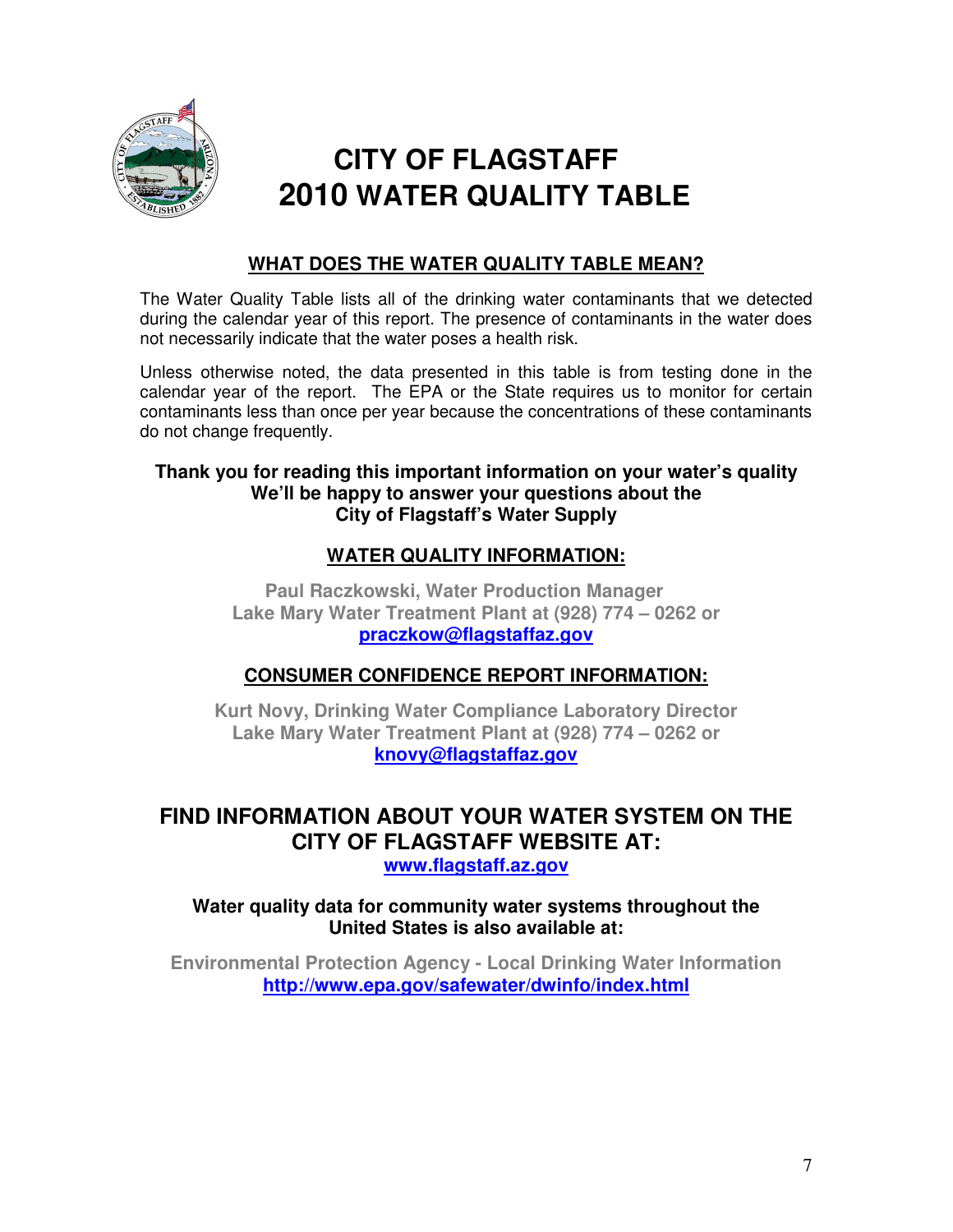# **Water Quality Data Table**

The table below lists all of the drinking water contaminants that we detected during the calendar year of this report. The presence of contaminants in the water does not necessarily indicate that the water poses a health risk. Unless otherwise noted, the data presented in this table is from testing done in the calendar year of the report. The EPA or the State requires us to monitor for certain contaminants less than once per year because the concentrations of these contaminants do not change frequently.

|                                                                                                                    | <b>MCLG</b>        | MCL,                  |  |                 |                  |                       |                  |                                                                                                                                       |
|--------------------------------------------------------------------------------------------------------------------|--------------------|-----------------------|--|-----------------|------------------|-----------------------|------------------|---------------------------------------------------------------------------------------------------------------------------------------|
| <b>Contaminants</b>                                                                                                | or<br><b>MRDLG</b> | TT, or<br><b>MRDL</b> |  | Range<br>Low    | High             | <b>Sample</b><br>Date | <b>Violation</b> | <b>Typical Source</b>                                                                                                                 |
| <b>Disinfectants &amp; Disinfection By-Products</b>                                                                |                    |                       |  |                 |                  |                       |                  |                                                                                                                                       |
| (There is convincing evidence that addition of a disinfectant is necessary for control of microbial contaminants.) |                    |                       |  |                 |                  |                       |                  |                                                                                                                                       |
| Chlorine (as Cl2) (ppm)                                                                                            | $\overline{4}$     | $\overline{4}$        |  | 0.49            | 0.87             | 2010                  | N <sub>o</sub>   | Water additive used to control<br>microbes                                                                                            |
| Chlorine Dioxide (ppb)                                                                                             | 800                | 800                   |  | ND              | 645              | 2010                  | N <sub>o</sub>   | Water additive used to control<br>microbes                                                                                            |
| Chlorite (ppm)                                                                                                     | 0.8                | 1.0                   |  | <b>ND</b>       | 0.491            | 2010                  | N <sub>o</sub>   | By-product of Chlorine<br>Dioxide                                                                                                     |
| Haloacetic Acids<br>(HAA5) (ppb)                                                                                   | 60                 | 60                    |  | 22              | 33               | 2010                  | N <sub>0</sub>   | By-product of drinking water<br>chlorination                                                                                          |
| <b>TTHMs</b> [Total<br>Trihalomethanes] (ppb)                                                                      | 80                 | 80                    |  | $\overline{31}$ | $\overline{39}$  | 2010                  | $\overline{No}$  | By-product of drinking water<br>disinfection                                                                                          |
| <b>Inorganic Contaminants</b>                                                                                      |                    |                       |  |                 |                  |                       |                  |                                                                                                                                       |
| Arsenic (ppb)                                                                                                      | $\Omega$           | 10                    |  | 1.0             | $\overline{1.2}$ | 2010                  | $\overline{No}$  | Erosion of natural deposits;<br>Runoff from orchards; Runoff<br>from glass and electronics<br>production wastes                       |
| Barium (ppm)                                                                                                       | $\overline{2}$     | $\overline{2}$        |  | < 1.0           | 0.21             | 2010                  | No               | Discharge of drilling wastes;<br>Discharge from metal<br>refineries; Erosion of natural<br>deposits                                   |
| Chromium (ppb)                                                                                                     | 100                | 100                   |  | < 1.0           | 1.8              | 2010                  | N <sub>o</sub>   | Discharge from steel and pulp<br>mills; Erosion of natural<br>deposits                                                                |
| Fluoride (ppm)                                                                                                     | $\overline{4}$     | $\overline{4}$        |  | < 0.05          | $\overline{0.1}$ | 2010                  | N <sub>o</sub>   | Erosion of natural deposits;<br>Water additive which<br>promotes strong teeth;<br>Discharge from fertilizer and<br>aluminum factories |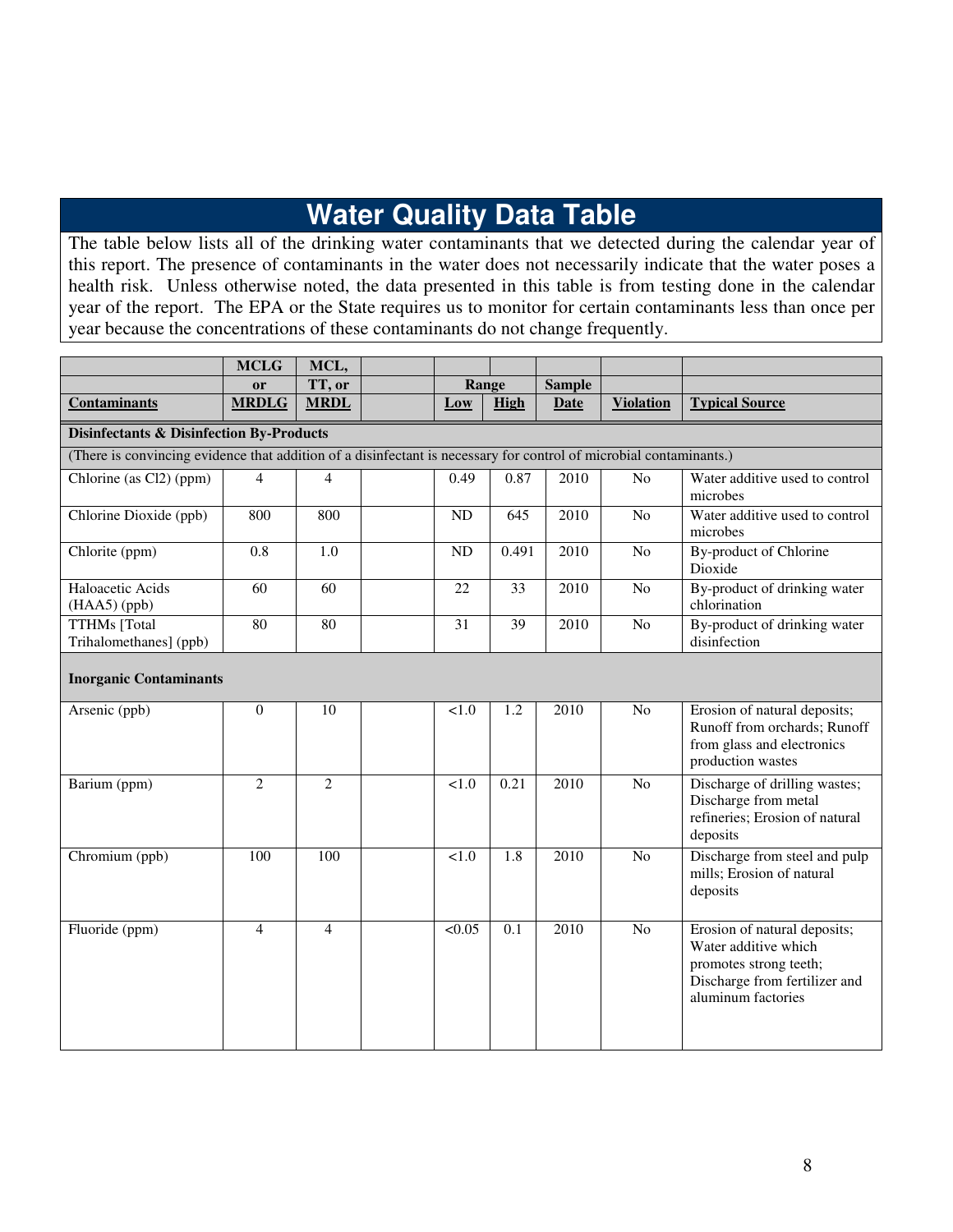| <b>Inorganic Contaminants</b>           |    |    |        |        |      |     |                                                                                                      |
|-----------------------------------------|----|----|--------|--------|------|-----|------------------------------------------------------------------------------------------------------|
| Nitrate [measured as<br>Nitrogen] (ppm) | 10 | 10 | < 0.3  | 1.48   | 2010 | No. | Runoff from fertilizer use;<br>Leaching from septic tanks,<br>sewage; Erosion of natural<br>deposits |
| Nitrite [measured as<br>Nitrogen] (ppm) |    |    | < 0.10 | < 0.10 | 2010 | No. | Runoff from fertilizer use;<br>Leaching from septic tanks,<br>sewage; Erosion of natural<br>deposits |

|                                                                                                                               | <b>MCLG</b>   | MCL,        |  |          |          |               |                  |                                                                                                                                      |
|-------------------------------------------------------------------------------------------------------------------------------|---------------|-------------|--|----------|----------|---------------|------------------|--------------------------------------------------------------------------------------------------------------------------------------|
|                                                                                                                               | <sub>or</sub> | TT, or      |  |          | Range    | <b>Sample</b> |                  |                                                                                                                                      |
| <b>Contaminants</b>                                                                                                           | <b>MRDLG</b>  | <b>MRDL</b> |  | Low      | High     | <b>Date</b>   | <b>Violation</b> | <b>Typical Source</b>                                                                                                                |
| <b>Microbiological Contaminants</b>                                                                                           |               |             |  |          |          |               |                  |                                                                                                                                      |
| coliform or E. coli positive.                                                                                                 |               |             |  |          |          |               |                  | A violation occurs when a routine sample and a repeat sample, in any given month, are total coliform positive, and one is also fecal |
| Total Coliform (%<br>positive samples/month)                                                                                  | $\Omega$      | 5           |  | $\Omega$ | $\theta$ | 2010          | N <sub>0</sub>   | Naturally present in the<br>environment                                                                                              |
| Turbidity (NTU) 100% of the samples were below the TT value of 0.3.<br>A value less than 95% constitutes a TT violation.      |               |             |  |          |          | 2010          | N <sub>0</sub>   | Soil runoff                                                                                                                          |
| The highest single measurement was 0.3. Any measurement in excess of 1 is a violation unless otherwise approved by the state. |               |             |  |          |          |               |                  |                                                                                                                                      |
| <b>Radioactive Contaminants</b>                                                                                               |               |             |  |          |          |               |                  |                                                                                                                                      |
| Radium (combined<br>$226/228$ (pCi/L)                                                                                         | $\Omega$      | 5           |  | < 0.3    | < 0.3    | 2010          | N <sub>0</sub>   | Erosion of natural deposits                                                                                                          |
| Uranium $(ug/L)$                                                                                                              | $\Omega$      | 30          |  | < 1.4    | < 1.4    | 2010          | N <sub>0</sub>   | Erosion of natural deposits                                                                                                          |

|                                                 |             |            | Your  | <b>Sample</b> | # Samples           | <b>Exceeds</b> |                                                                            |
|-------------------------------------------------|-------------|------------|-------|---------------|---------------------|----------------|----------------------------------------------------------------------------|
| <b>Contaminants</b>                             | <b>MCLG</b> | ${\bf AL}$ | Water | <b>Date</b>   | <b>Exceeding AL</b> | ${\bf AL}$     | <b>Typical Source</b>                                                      |
| <b>Inorganic Contaminants</b>                   |             |            |       |               |                     |                |                                                                            |
| Copper - action level at<br>consumer taps (ppm) | 1.3         | 1.3        | 0.16  | 2007          |                     | No.            | Corrosion of household<br>plumbing systems; Erosion of<br>natural deposits |
| Lead - action level at<br>consumer taps (ppb)   |             | 15         | 2     | 2007          |                     | N <sub>0</sub> | Corrosion of household<br>plumbing systems; Erosion of<br>natural deposits |

| <b>Undetected Contaminants</b>                                                  |              |                             |              |                  |                                                                                                                         |  |  |
|---------------------------------------------------------------------------------|--------------|-----------------------------|--------------|------------------|-------------------------------------------------------------------------------------------------------------------------|--|--|
| The following contaminants were monitored for, but not detected, in your water. |              |                             |              |                  |                                                                                                                         |  |  |
|                                                                                 |              |                             |              |                  |                                                                                                                         |  |  |
|                                                                                 | <b>MCLG</b>  | <b>MCL</b>                  |              |                  |                                                                                                                         |  |  |
|                                                                                 | or           | or                          | Your         |                  |                                                                                                                         |  |  |
| <b>Contaminants</b>                                                             | <b>MRDLG</b> | <b>MRDL</b>                 | <b>Water</b> | <b>Violation</b> | <b>Typical Source</b>                                                                                                   |  |  |
| <b>Inorganic Contaminants</b>                                                   |              |                             |              |                  |                                                                                                                         |  |  |
| Mercury [Inorganic] (ppb)                                                       |              | $\mathcal{D}_{\mathcal{L}}$ | ND.          | N <sub>o</sub>   | Erosion of natural deposits; Discharge from<br>refineries and factories; Runoff from landfills;<br>Runoff from cropland |  |  |